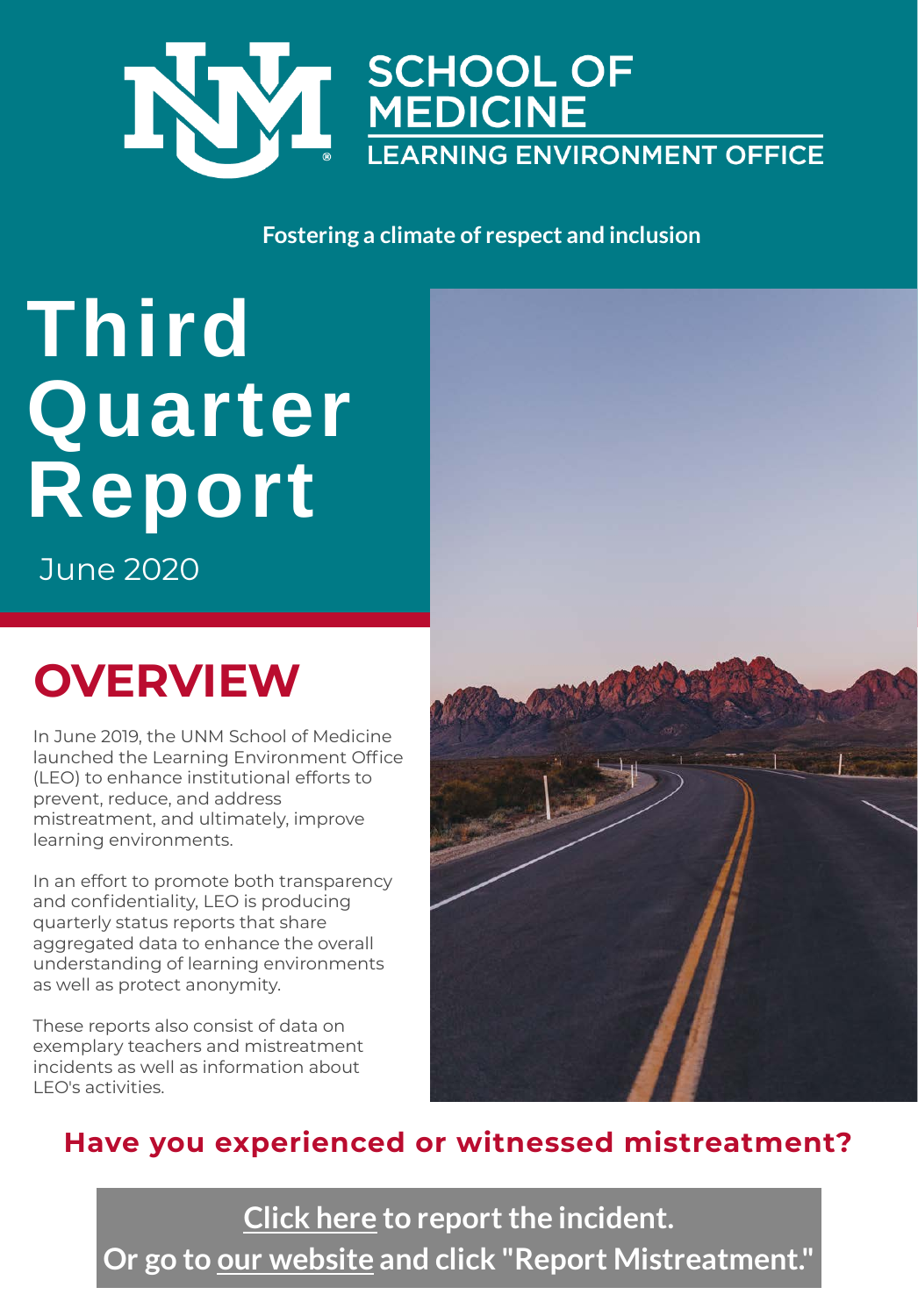### **LEO SUPPORTS WHITE COATS FOR BLACK & INDIGENOUS LIVES**

As we witness history repeat itself in the current protests against police brutality and racism, we at LEO want you to know that we are with you in this movement. The heartbreaking and unjust murders of George Floyd, Breonna Taylor, Tony McDade, Ahmaud Arbery, and the countless other innocent Black people before them cause us deep anguish. As we mourn, march, and demand new pathways for a more just future, one thing has become abundantly clear: *WE HAVE LOTS OF WORK TO DO*.

LEO's mission is to foster an inclusive learning environment where teachers, staff and learners thrive, and where relationships are respectful and beneficial to each other and to our institutional culture. We know from the research and from our lived experiences that it is impossible to create positive learning environments when some groups are valued over others. With that in mind, we are turning our words into action and are pledging to do better, to actively listen, learn, and to seek out ways to help dismantle systems of oppression, racism, and anti-Blackness.

In addition to our ongoing work and in collaboration with the SOM Assistant Dean for Diversity, Equity, & Inclusion and the HSC Office for Diversity, Equity & Inclusion, we will:

- Implement trainings for teachers, learners, and staff that specifically address racism
- Build trust with learners of color to increase our ability to intervene in and help prevent incidents of race-based mistreatment
- Monitor learning environments for racism and anti-Blackness, and intervene swiftly and consistently
- Continue to seek out and implement actionable ways to address racism, bigotry, hate, and other forms of discrimination
- Keep the wellness and safety-both physical and psychological-of our communities of color as a top priority
- Acknowledge the wide-ranging contributions of Black and Indigenous communities
- Model the grace, resilience, and courage that have been emblematic of marginalized communities throughout our troubled history and in the current moment

We welcome thoughts and ideas about how LEO can be better at working alongside you. You can always reach the LEO team directly at HSC-LEO@salud.unm.edu, or you can reach Diana Martínez at deemb@salud.unm.edu, Emma Naliboff Pettit at ECPettit@salud.unm.edu, Dr. Felisha Rohan-Minjares at FRohan-Minjares@salud.unm.edu, or Dr. Joanna Fair at JFair@salud.unm.edu.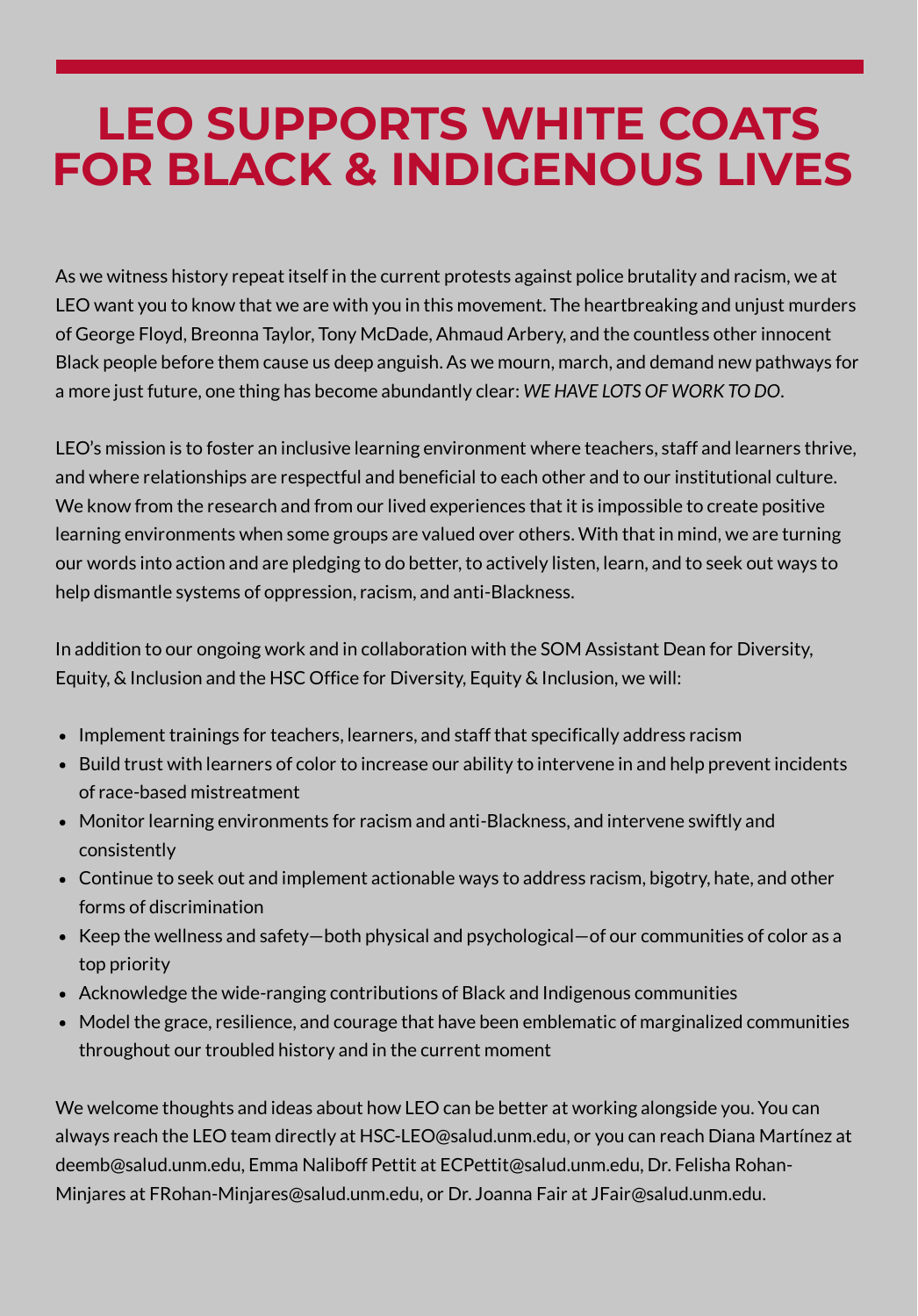## **ACKNOWLEDGING TEACHING EXCELLENCE**

In November of 2019, LEO launched its campaign to Acknowledge Teaching Excellence at the UNM SOM. Since then, learners have recognized faculty, residents, fellows and

peers as exemplary teachers **860 times!** 



**Brittnay Lyons, MD** Department of Pediatrics

"Dr. Lyons has done an amazing job making sure that we have gotten the most out of our rotation. From her flexibility in changing our schedules with the persistently changing patient census, to her willingness to create continued learning opportunities that were not previously part of the curriculum. She really has done a great job helping us become better physicians, and all of her efforts are greatly appreciated!"



**Mohamed Khafaja, MD** Department of Psychiatry

"Dr. Mohamad Khafaja was a fantastic attending. He encouraged participation, learning, and questions. I never felt like a wrong answer was a bad thing but a point to learn from. I felt comfortable around him and never felt like I was being "pimped" or judged. I really enjoyed working with him."



**Kristin Schmid, MD** Department of Emergency Medicine

"While on the night MICU rotation during the COVID surge, Kristin took the time every night to teach on difficult concepts like ECMO, fluid resuscitation, shock, and other very complex topics. Her teaching style makes for an enjoyable session and invites us to ask questions and engage in the learning process. Her ability to teach difficult subjects in a way that is easy to digest is very impressive as well."

# Thank you!

[If you wish to recognize an exemplary teacher, please go to our website](https://hsc.unm.edu/school-of-medicine/education/learning-environment-office.html) and click the "**Acknowledge Teaching Excellence**" button.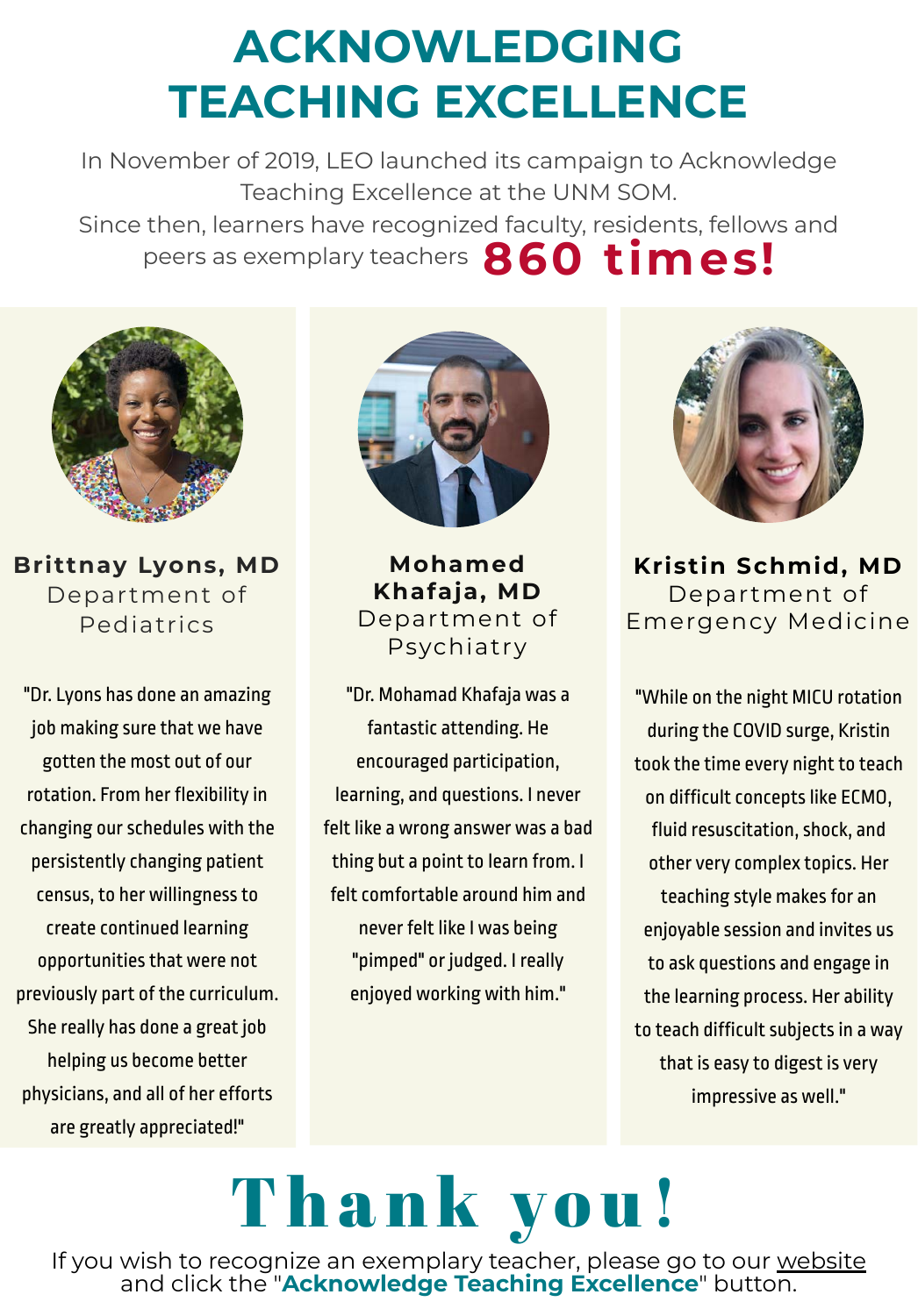### **LEARNING ENVIRONMENT SPEAKER SERIES**

Thank you for joining us for six fantastic sessions of our speaker series this spring! Each session was well attended, powerful, and educational. We had some people make it to one or two sessions, and some who attended all 6!

### **Thank you to our presenters:**

Dr. Elizabeth Lawrence Dr. Patrick Rendon Dr. Rebecca Williams-Karnesky Dr. Felisha Rohan-Minjares Dr. Anthony Fleg Dr. Brenda Pereda

### **And this isn't the end! Stay tuned for our SUMMER + FALL speaker series events!**

ıU.

### **Save the dates!**

The Speaker Series will continue on the **second Monday** of each month, August through June, sometime between **12 - 1:30pm**

Presenters, topics, & exact times will be announced soon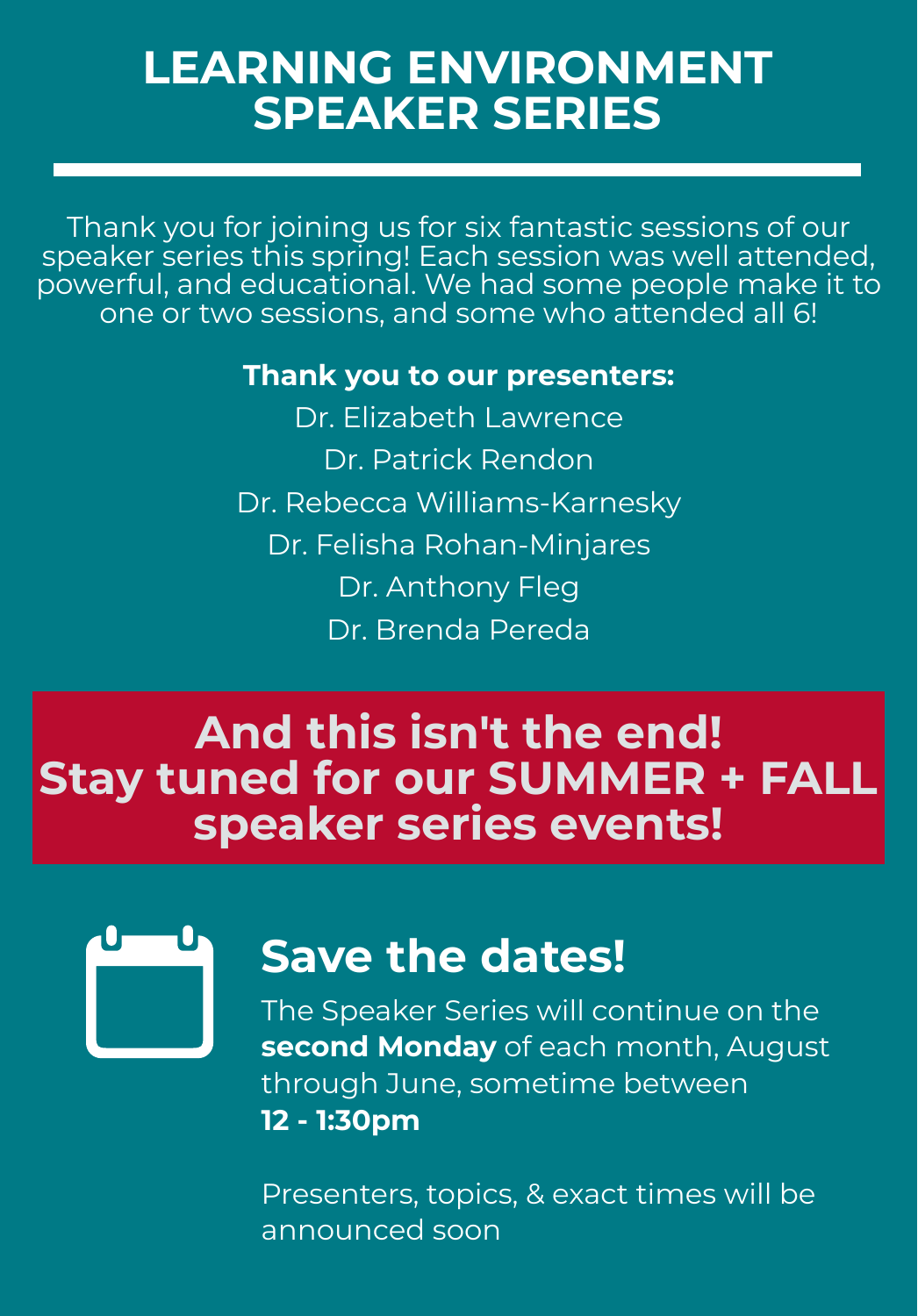### **CONGRATULATIONS TO OUR LEARNING ENVIRONMENT CHAMPIONS!**

Champions have attended at least four sessions of the LEO speaker series or have been consistently recognized by learners as exemplary teachers.

They've proven their dedication to creating positive learning environments, and we're looking forward to working with them further!

- **Dr. Sylvia Acosta,** Pediatrics
- **Dr. Danielle Albright, Emergency** Medicine
- **Dr. Eva Angeli,** Internal Medicine
- **Dr. Cory Broehm**, Pathology
- **Dr. Amy Clithero-Eridon,** Family & Community Medicine
- **Dr. Lauren Decker, Pathology**
- **Dr. Walter Dehority, Pediatrics**
- **Dr. Lauren Dvorscak, Pathology**
- **Dr. Jonathan Eldredge**, HSC Library
- **Dr. Nadja Falk, Pathology**
- **Dr. Randall Heidenreich**, Pediatrics
- **Dr. Sheila Hickey, Pediatrics**
- **Dr. Lisa Hofler**, Obstetrics & Gynecology
- **Dr. Michelle Iandiorio**, Internal Medicine
- **Dr. Jennifer Jernigan**, Internal Medicine
- **Dr. Jens Langsjoen**, Internal Medicine
- **Dr. Brittnay Lyons**, Pediatrics
- **Dr. Matthew Luke**, Pathology
- **Dr. Kelleen Maluski,** HSC Library
- **Dr. Tom Markle**, Family & Community Medicine
- **Dr. Leonard Noronha**, Internal Medicine
- **Dr. Robert Orlando**, Biochemistry & Molecular Biology
- **Dr. Alex Rankin**, Family & Community Medicine
- **Dr. Samuel Reynolds**, Pathology
- **Dr. Natalie Mariam Salas**, Internal Medicine
- **Dr. Melissa Schiff**, Internal Medicine
- **Dr. Craig Timm,** Internal Medicine
- **Dr. Elena Trabaudo**, Pathology
- **Dr. Maria Velazquez-Campbell,** Pediatrics
- **Dr. Pankaj Vohra**, Pediatrics

Congratulations to our champions!

To become a champion yourself, make sure to save the dates for future Learning Environment Speaker Series. We'll see you there!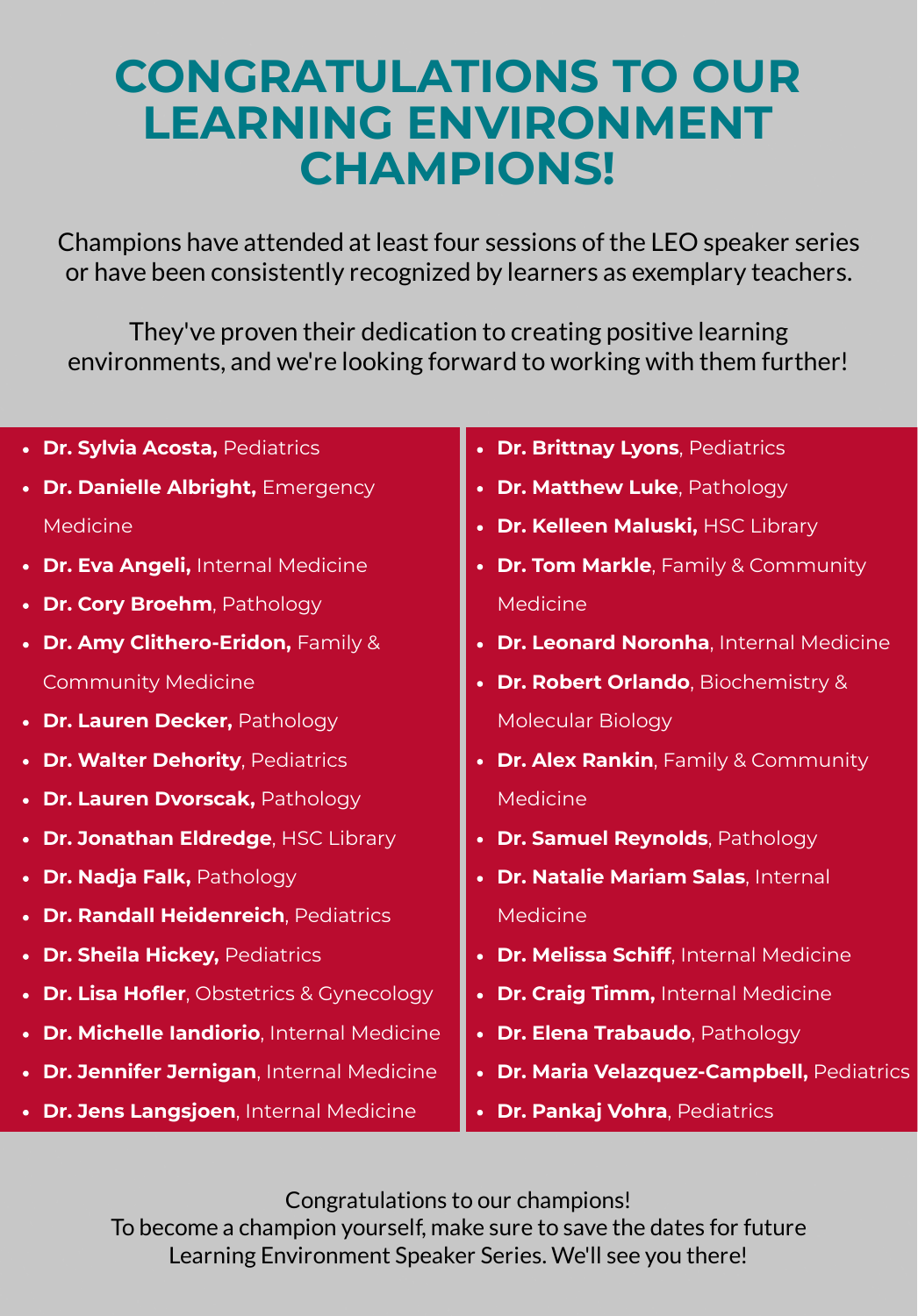# **172 incidents ADDRESSING MISTREATMENT**

**July 2019 - April 2020**

The data shared below are collected from two mechanisms: 1) the LEO reporting system (LEO), and 2) the Phase I and Phase II End-of-Block evaluations (Evals)



How do reports come in?



 $n = 159$ 

 $\blacksquare$  I have personally experienced mistreatment (48.43%)  $\blacksquare$  I have witnessed or heard about mistreatment (51.57%)

How do medical students report mistreatment?  $n = 75$ 



**Through evaluations (89.33%)**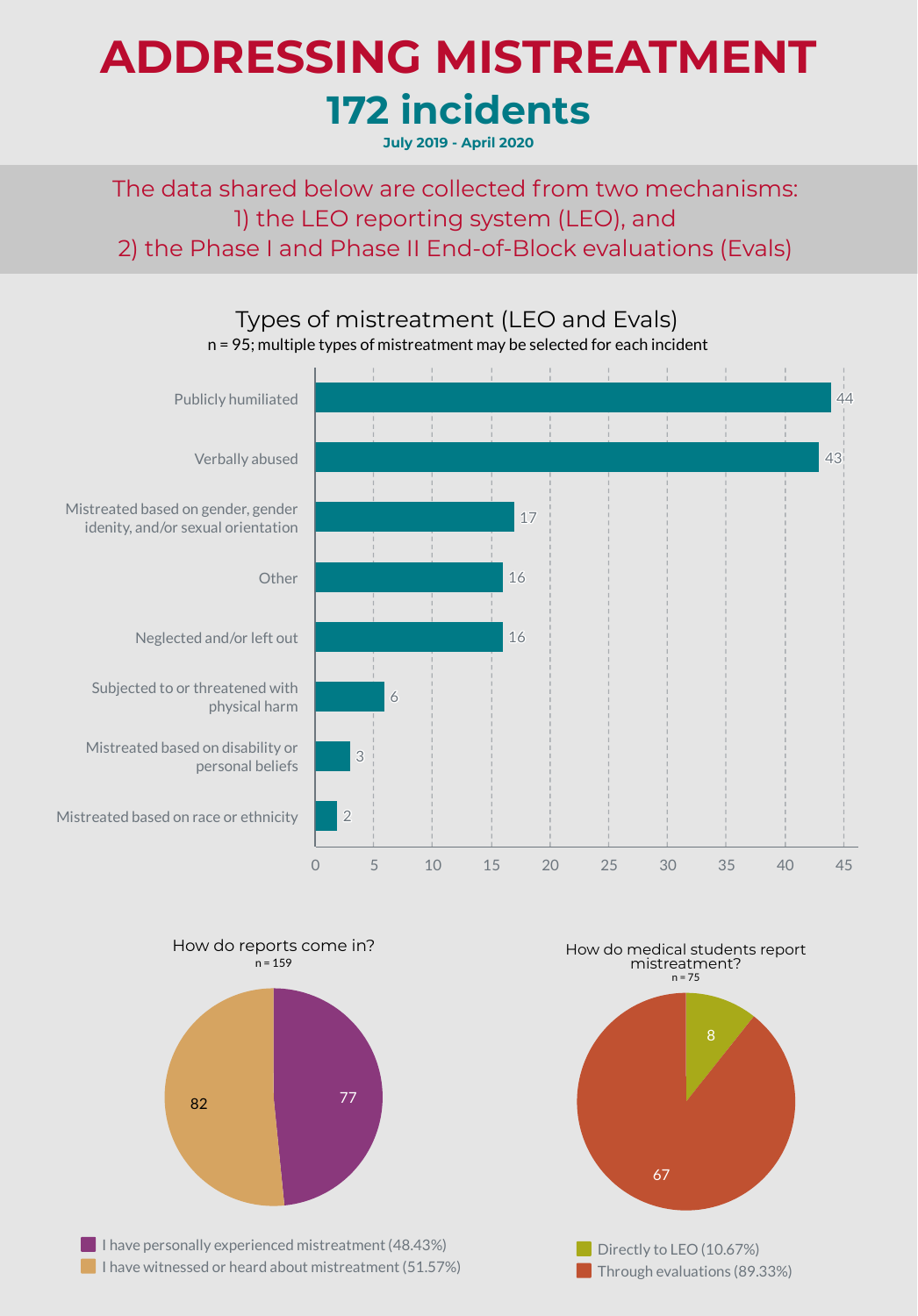

Who is reported for mistreatment? LEO n = 72, Evals n = 89; multiple people can be selected for each incident

Role of reported mistreator



#### Reported directly to LEO:



#### End-of-Block Evaluations: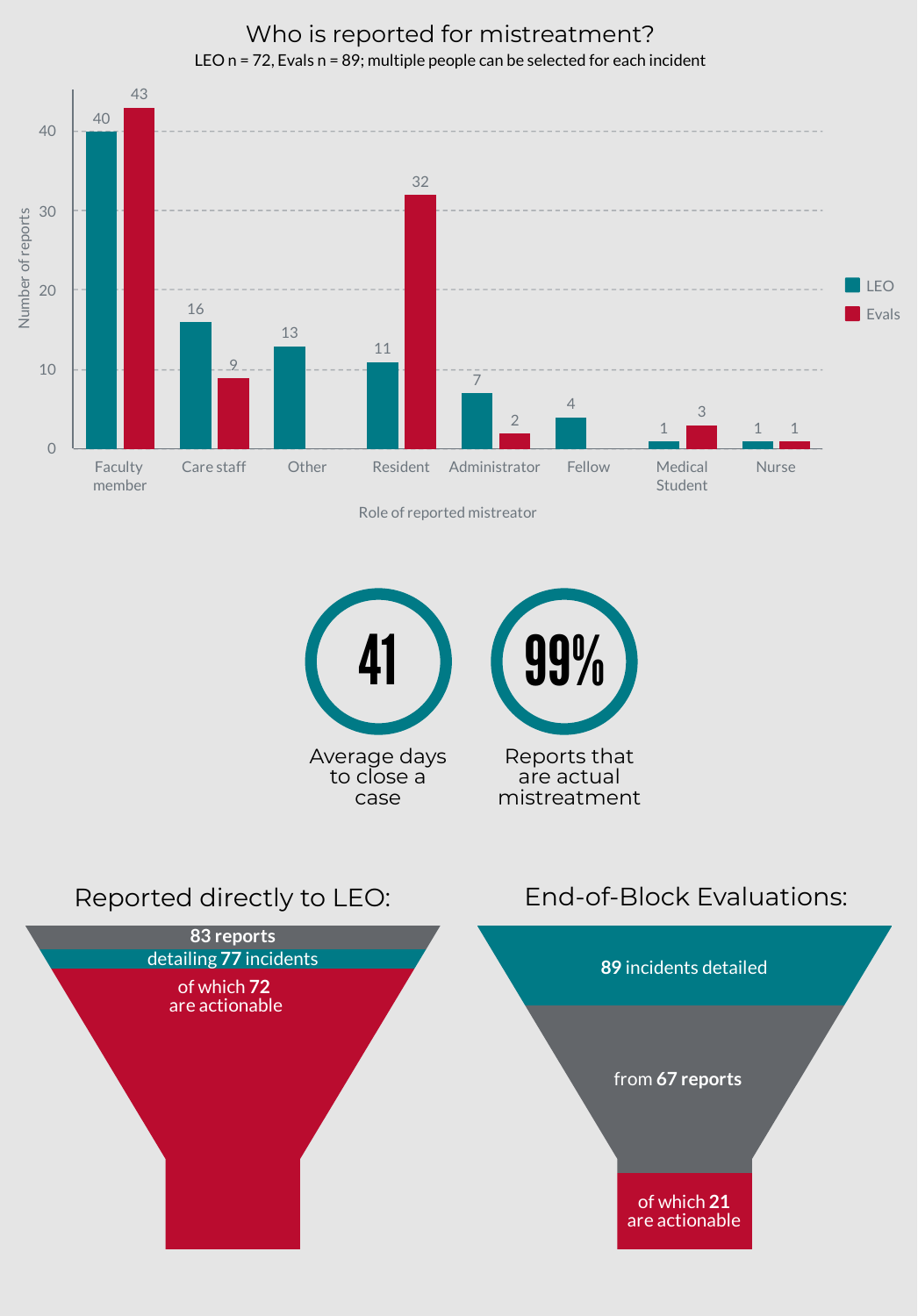#### LEO reports: How often is action taken?

n = 60 (12 cases have not reached this stage yet); multiple actions can be taken per incident

Action taken (75%)  $\blacksquare$  No action taken (25%)

#### LEO reports: Actions taken

Direct feedback Out of scope: Referred to app… Departmental coaching Individual improvement plan Referred to UNMH or VA Relieved of duties/responsibilities Informal conversation Referred to OEO Enhanced process/system Learner(s) removed from teacher Teacher removed from all learners



#### LEO reports: No action taken



#### **Insufficient actionable information**:

To be actionable, anonymous reports must include the following, as we cannot contact the reporter to learn more:

- Details of a specific event or a pattern of behavior (not vague), and
- The name of the person they are reporting, or enough identifying information about them

Without this information, LEO cannot move forward.